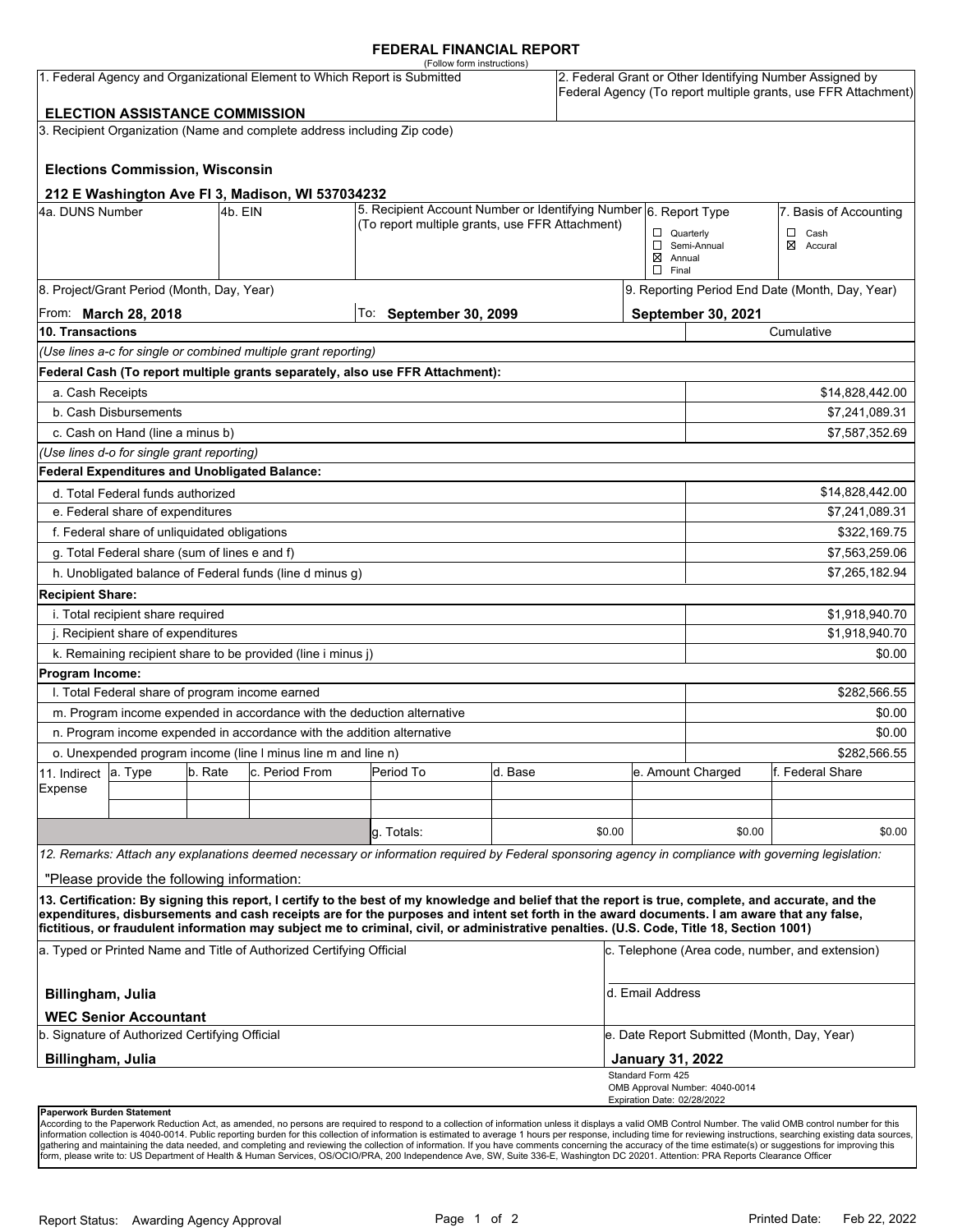#### **FEDERAL FINANCIAL REPORT**  (Additional Page)

# Federal Agency & Organization : ELECTION ASSISTANCE COMMISSION

Federal Grant ID Recipient Organization

| <b>DUNS Number</b><br><b>DUNS Status when Certified</b><br>EIN |                                                                                                                                                                                                                                                                                                                              |
|----------------------------------------------------------------|------------------------------------------------------------------------------------------------------------------------------------------------------------------------------------------------------------------------------------------------------------------------------------------------------------------------------|
| <b>Reporting Period End Date</b>                               | $\therefore$ September 30, 2021                                                                                                                                                                                                                                                                                              |
| <b>Status</b>                                                  | : Awarding Agency Approval                                                                                                                                                                                                                                                                                                   |
| Remarks                                                        | $\therefore$ "Please provide the following information:                                                                                                                                                                                                                                                                      |
|                                                                | State interest earned (current fiscal year): \$0<br>State interest expended (current fiscal year): \$0<br>Program income earned (current fiscal year): \$0<br>Program income earned breakdown (current fiscal year): \$ Source: e.g. Sale of<br>registration list: N/A<br>Program income expended (current fiscal year): \$0 |

**Federal Agency Review** 

Reviewer Name Phone # Email Review Date Review Comments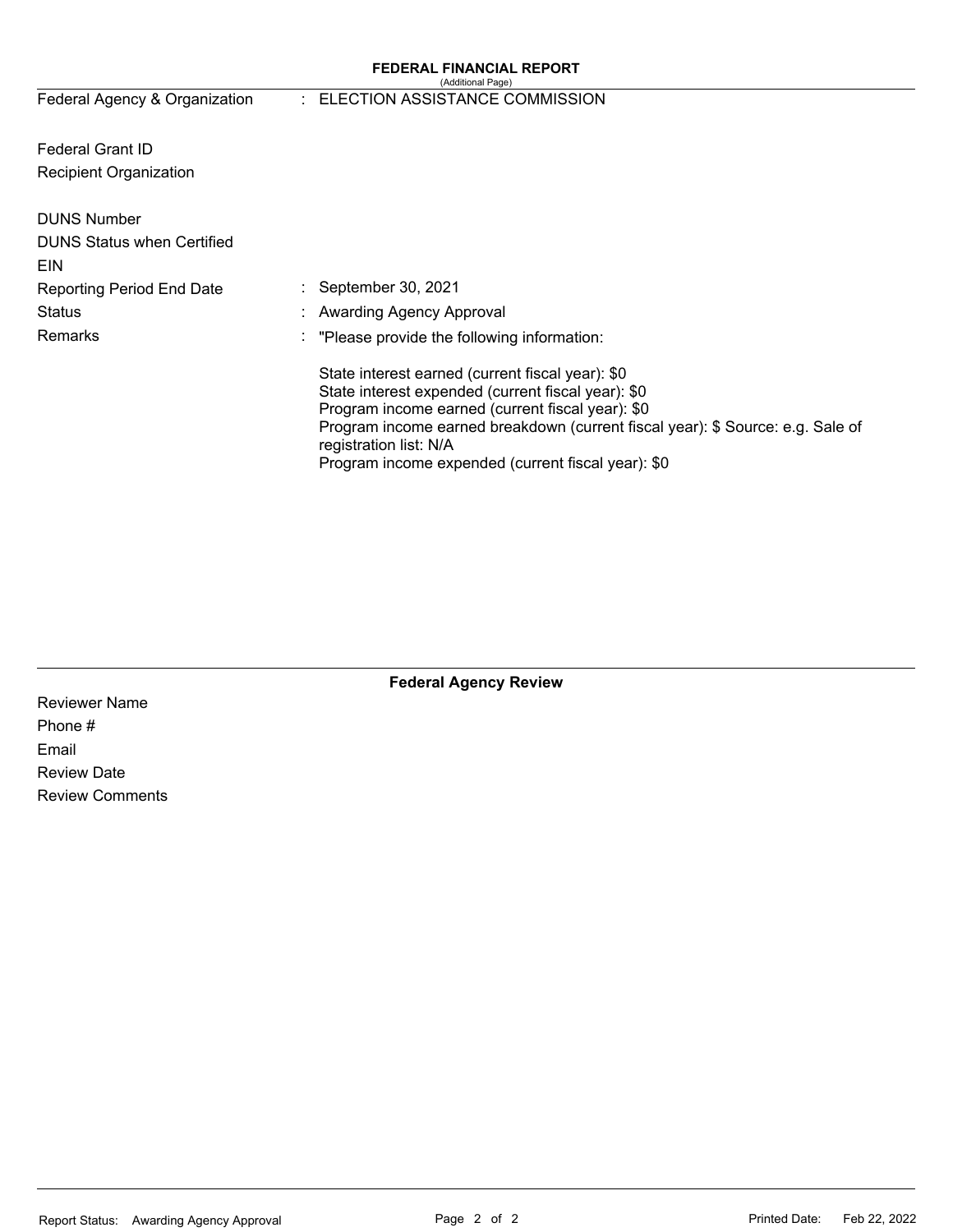# 2021-2022 EAC Progress Report

# 3. EAC Progress Report

#### **1. State or Territory:**

Wisconsin

### **2. Grant Number:**

#### **3. Report:**

Annual (Oct 1 - Sept 30)

#### **4. Grant:**

Election Security

#### **5. Reporting Period Start Date**

10/01/2020

#### **6. Reporting Period End Date**

09/30/2021

# 4. Progress and Narrative

7. Describe in detail what happened during this reporting period and explain how you implemented the approved grant activities in accordance with your State Plan/Program Narrative. (*Note: Your activities should align with your Grant Cost Categories Table.)*

 During the reporting period of October 1, 2020 – September 30, 2021 the Wisconsin Elections Commission utilized the Help America Vote Act Election Security Grant funds appropriated to Wisconsin to improve the administration and security of Federal elections to assist our 1,850 local elections officials and 72 county election officials to improve their security posture in preparation for the federal election cycle and continuing to implement security measures into our statewide voter registration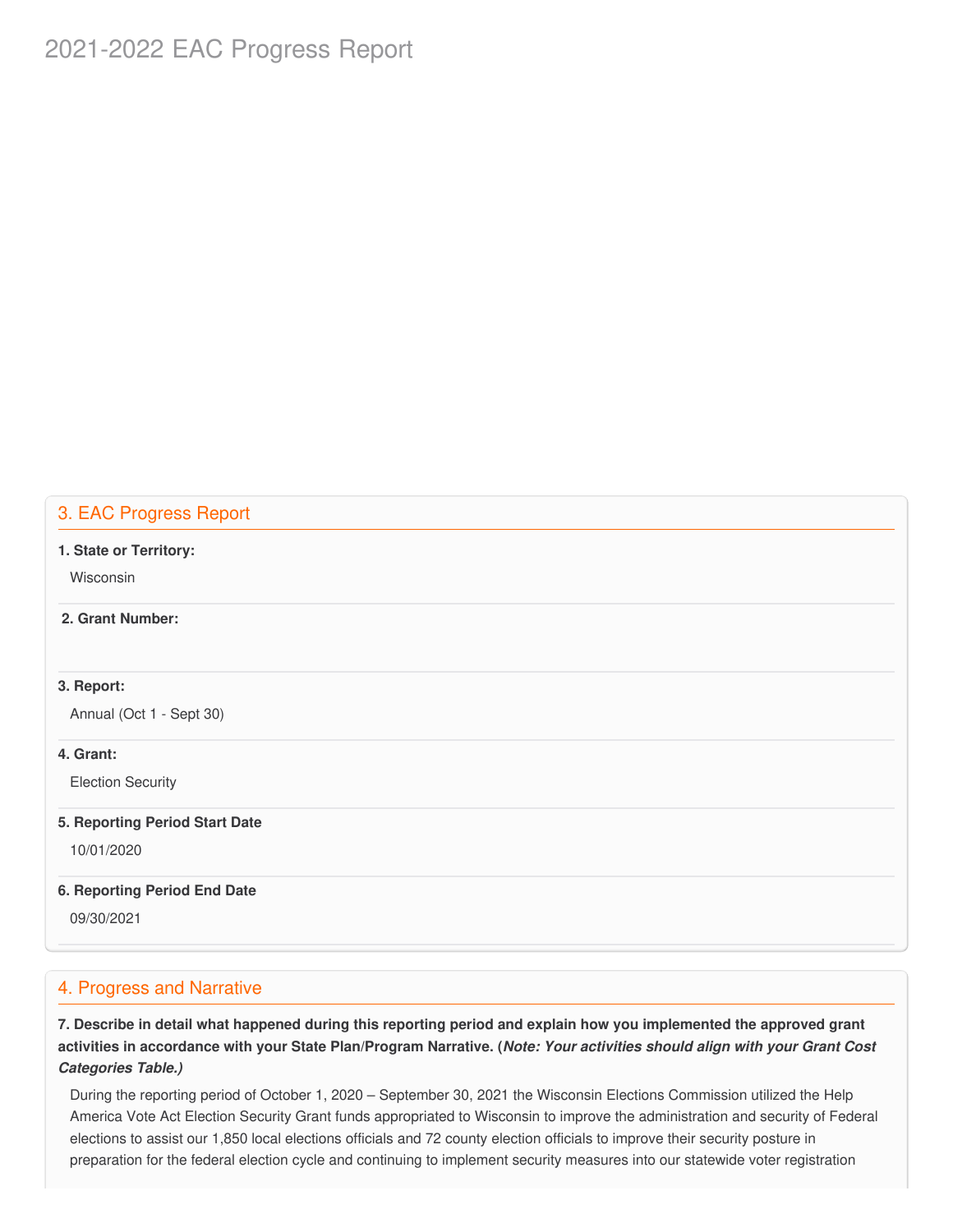system. Wisconsin received \$14,828,442 in HAVA Elections Security funds.

 WEC staff used HAVA security grant funds to maintain a variety of systems and services to monitor the health of local devices and networks accessing election data. For example:

 • A multifactor authentication system consisting of thousands of physical "keys" helps safeguard local user credentials and validate each attempt to access election systems.

 • Comprehensive endpoint testing provides continuous monitoring of local devices 24/7/365 to alert both users and state cybersecurity staff of malicious software, out-of-date software, overdue firmware upgrades, and even operating system status. • Security information and event management (SIEM) products monitor, analyze, and aggregate all traffic on the statewide voter

 registration system to detect protocol anomalies, zero-day threats, polymorphic code, or other potentially malicious activity. • Use of password manager tools and dedicated privileged access systems have improved the security of administrative systems and shared access data.

 • Redundancy of the statewide voter registration system was increased by 50% and logging of all network traffic similarly increased ahead of the 2020 General Election.

#### Updates to the Statewide Voter Registration System

 The Wisconsin Elections Commission devoted considerable time towards improvements to the Statewide Voter Registration System (WisVote) and its associated components. This included development for the private and public web-based portals. Security related improvements generally fell in two categories: those planned prior to the COVID- 19 pandemic and those implemented in response to changing voter behavior following the pandemic.

 Preplanned changes focused on securing communication channels, public facing sites, and backup systems. Cloudflare Athenian anti-DDOS protections and other site monitoring tools were rolled out across all public and private agency sites. This roll-out was performed in conjunction with software updates and additional infrastructure to improve redundancy. Other technical improvements were implemented to improve data transfers with electronic poll books being piloted in the state. Finally, the agency IT staff implemented a rigorous load testing program to ensure updated systems could handle the volume of traffic anticipated in 2020.

 More recent changes to Wisconsin election systems were planned in response to changing voter behavior during the April Spring Election and Presidential Preference Primary. A significant shift to absentee by mail voting led agency staff to implement ballot tracking tools in coordination with the USPS, increase the security of PII transmitted during the ballot request process, and enable secure digital storage of identification cards required for Wisconsin's photo ID law. These changes collectively increased the security of sensitive voter information and improved situational awareness for both voters and local election officials.

 Since the November 2020 General Election, agency staff have built and implemented more than 100 improvements to the statewide voter registration system. Most recently, staff deployed additional safeguards for confidential voter information to enhance the privacy of residents granted a protective order as a victim of abuse, assault, or stalking. Another recent change is the creation of improved alerts and tracking tools to identify deceased voters or possible felons in the database. Finally, the agency also deployed numerous address validation improvements to enhance the accuracy of data in the statewide system.

#### Post-Election Auditing

 The Wisconsin Election Commission conducted post-election audits of electronic voting equipment after the November General election. The established 2020 audit criteria were as follows:

- 1. Establish the audit sample as 5% of all reporting units statewide for a minimum of 184 total audits.
- 2. Ensure that at least one (1) piece of voting equipment is selected for audit in each of the 72 Wisconsin counties.
- 3. Ensure that a minimum of five (5) reporting units are selected for each piece of equipment

 Over 6 days in November, county and municipal clerks directed the hand tally auditing of more than 145,000 ballots from the November 2020 General Election. The findings of the 2020 Post-Election Voting Equipment Audit showed that there was no evidence that any voting equipment subject to audit and used in the 2020 General Election in Wisconsin changed votes from one candidate to another, incorrectly tabulated votes, or altered vote totals in any way.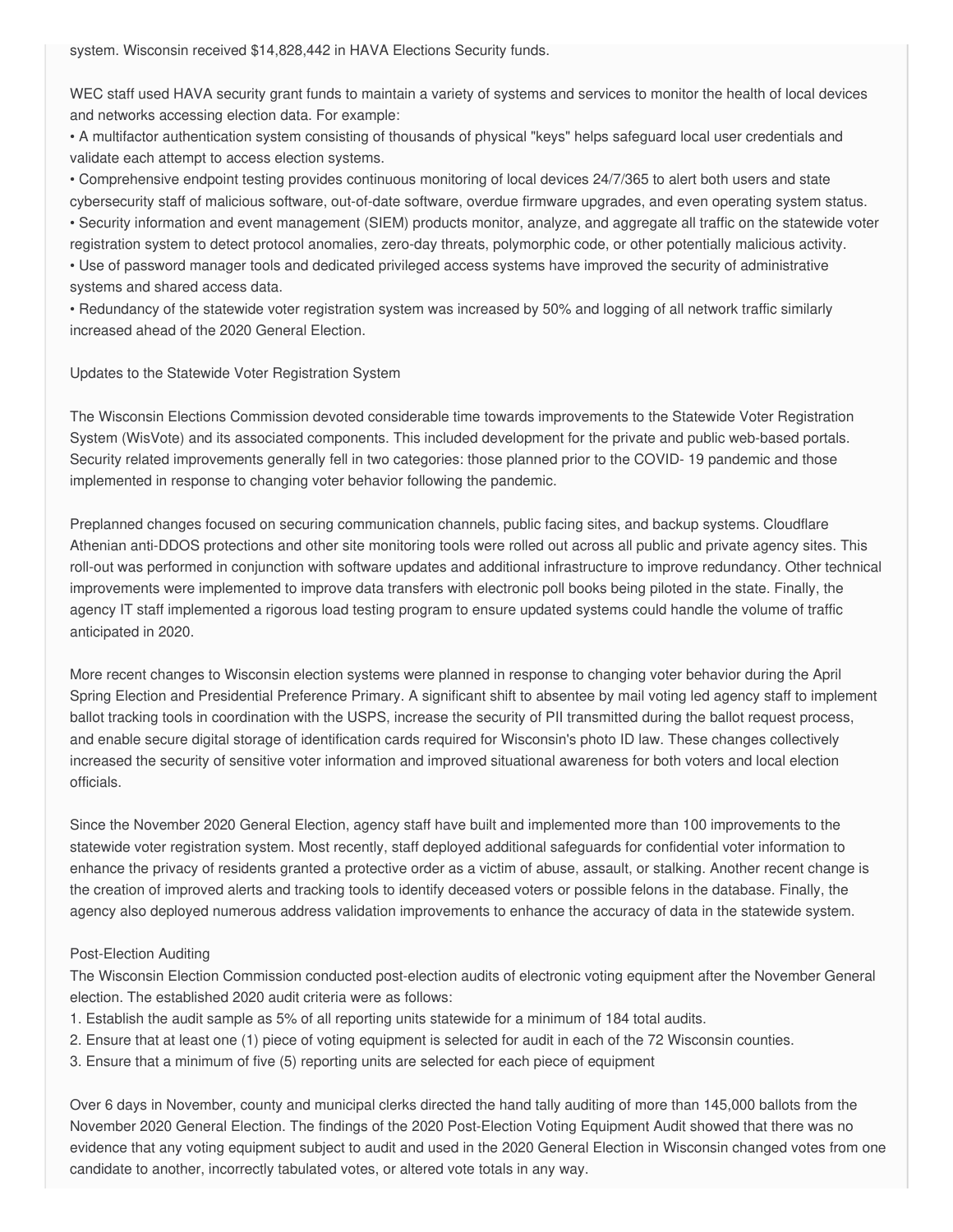With very limited exceptions, tabulation and accessible voting equipment used in the 2020 General Election recorded and tabulated votes in a manner that satisfied certification standards and Wis. Stat. § 7.08(6). The audit results indicated that improvements can be made in both administrative procedures training and equipment programming requirements. The few discrepancies identified during the audit were primarily the result of human error that occurred as part of the process of conducting the audit. Additionally, the results of the audit did identify a single issue which impacted equipment in two selected reporting units. This issue was addressed by the Commission and resulted in an amendment to the certification for one previously certified system version. All selected jurisdictions were eligible for reimbursement for costs incurred while conducting the audit and agency staff received, reviewed, and processed those reimbursement requests.

#### **Staffing**

 The Wisconsin Elections Commission continues to utilize grant funds for staffing federal project positions to facilitate elections security projects as well as for IT developers who upgrade the statewide voter registration system.

#### Upcoming Activities

 The Wisconsin Elections Commission continues to safeguard its HAVA Elections Security Grant funds to ensure that immediate security needs are being met while continually monitoring and evaluating future ongoing needs. The COVID-19 crisis demonstrated that unanticipated challenges could arise quickly and produce unexpected and urgent needs. Wisconsin's reserved funds will be used to address future ongoing needs and allow Wisconsin to take advantage of new technologies and react to unexpected immediate needs in the future.

8. Describe any significant changes to your program during the project, including changes to your original State  **Plan/Program Narrative or favorable developments that improved program efficiency and/or service delivery.**

N/A

**9. Issues Encountered:**

Describe all major issues that arose during the implementation of the project and the reasons why established goals were not met, if applicable. Address each issue separately and describe whether and how the issues were resolved. Also,  **briefly discuss the implications of any unresolved issues or concerns.**

N/A

#### **10. Provide a description of any training conducted, including security training.**

Elections Security Training

 In the last year, 226 new election officials completed interactive Security Awareness training tutorials on election and cyber security topics. The tutorials were incorporated into the WisVote learning center and new users are required to take these tutorials prior to gaining access to the system. The security training videos include: Securing WisVote – The Basics, WisVote Access Policy, Phishing Facts, Password Protocols, Browsing Safely and Computer Safeguards. 27 clerk grantees also participated in the CISA Cybersecurity and Phishing Webinar in order to meet compliance standards of the subgrant. Agency staff also created two new online training modules. The new modules are designed to reflect the evolving needs of Wisconsin election officials based on their input. The first, titled Security Incidents, is a mandatory course explaining how to appropriately respond to a cyber-security incident. The second course is an optional block of instruction reviewing physical security considerations for polling places. The new courses are primarily based on published guidance from the U.S. Cybersecurity and Infrastructure Security Agency (CISA).

 Although in-person training remained scaled back in 2021, several opportunities were made available to clerks. Nearly 40 clerks and election inspectors completed a pilot program for covering the development of contingency plans. An equal number of election officials completed a comprehensive train-the-trainer program to configure and manage electronic poll books. WEC staff continues to work with county clerks to facilitate training, providing both staffing and material resources as needed. Training materials are housed on the WEC Learning Center website and include all necessary documents to conduct an exercise, in addition to supplemental documents like an Election Day Emergency Response Plan template, a Communications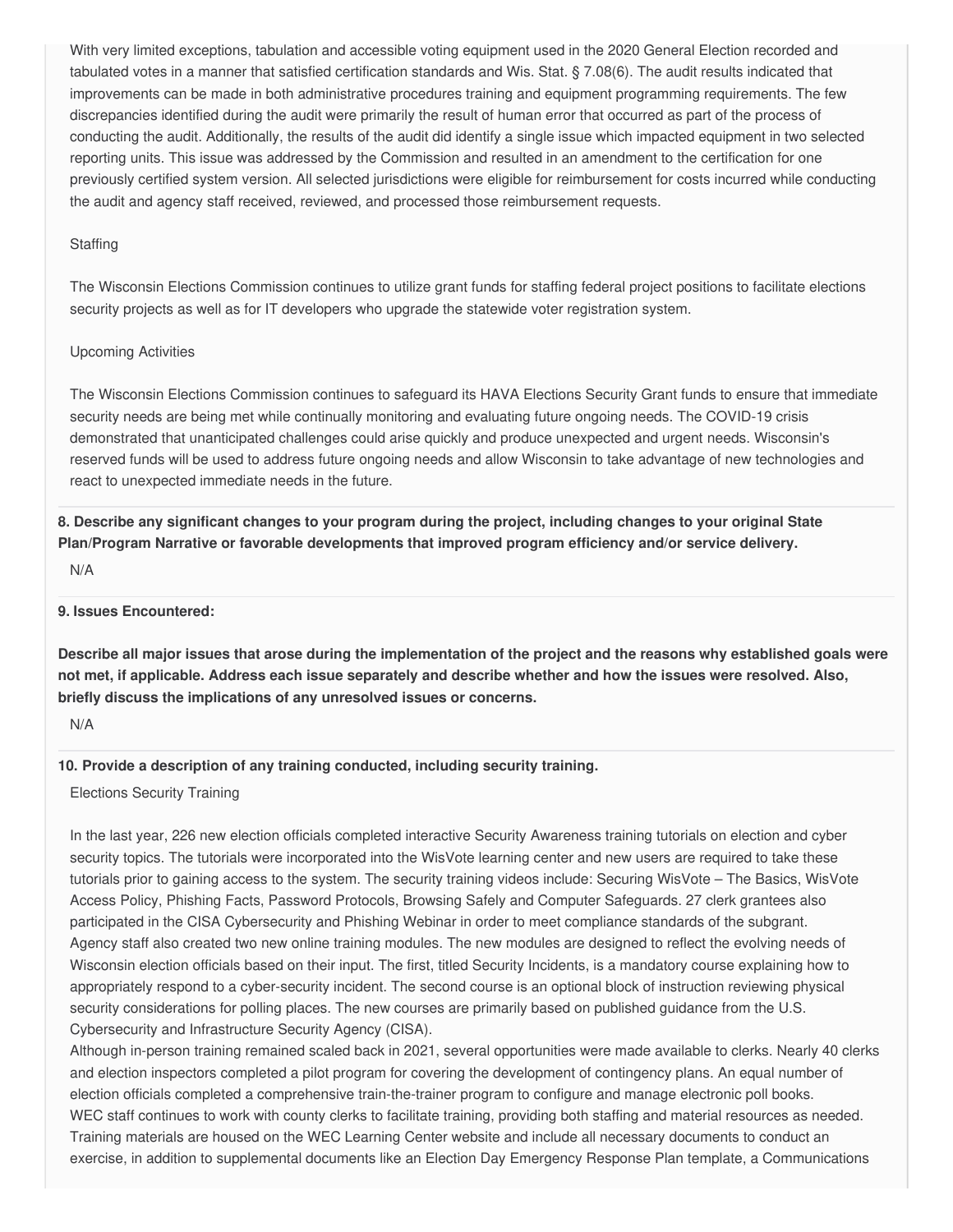Plan template, and a memorandum to governing bodies regarding the importance of election security.

#### **11. Subgrants:**

#### **Did your office provide subawards to local jurisdictions during this reporting period?**

Yes

#### **12. Describe the activities carried out by your subgrantees during the reporting period.**

County Subgrant Program

 During this reporting period the Wisconsin Elections Commission awarded two counties with additional Elections Security subgrants totaling [\\$79,178.50](https://79,178.50). The purpose of the subgrant was to make funds available to Wisconsin counties to help address 2020 election security needs. The intent was to allow counties to apply for subgrant funds on an "individual needs basis" instead of a one-size-fits-all approach.

 Funds from the program were used to make payments for activities that enhance election technology and make election security improvements, as authorized under sections 101, 103, and 104 of HAVA and under the Consolidated Appropriations Act, 2020 (Public Law 116-93), which include personnel, equipment, and training costs associated with cyber vulnerabilities, physical security, voter registration systems and management, election auditing, staff training and communications. Because counties may have different election security needs, this subgrant was designed to allow counties to assess their unique security environment.

Renewal of Municipal Election Security Subgrant

 During this reporting period the Wisconsin Elections Commission awarded one municipality with a Municipal Election Security Subgrant totaling \$700. The purpose of the local election security subgrant was to help improve federal election security statewide by providing cities, villages, and towns across the State of Wisconsin with federal election security funds to implement baseline security measures based on specific needs of the jurisdiction.

 The Wisconsin Elections Commission required all jurisdictions meet certain baseline security measures to receive subgrant funds which includes:

1) computer hardware and/or software to meet minimum security recommendations

2) Professional IT support

3) Security Training (cyber or physical)

#### **Provide a breakdown of aggregate subawards expenditures across major categories.**

Security : \$[79,878.50](https://79,878.50)

Total : \$79878.5

#### **13. Match:**

#### **Describe how you are meeting or have met the matching requirement.**

 In this federal fiscal year 2021, the Wisconsin Election Commission (WEC) spent our remaining \$50,667 of our required \$1,918,941 State Match Share. That \$50,667 went toward supporting Post-Election Auditing. Above and beyond our grant match requirement and in total, the WEC spent \$2,903,130 in Wisconsin state funds this 2021 federal fiscal year on Election Security: \$146,786 supporting our e-poll book Badger Book program, which we categorized under Voting Equipment; a total of \$94,007 toward Post-Election Auditing; \$1,902,406 on WisVote, our Voter Registration System, and on MyVote, the public- access site to that registration information; \$381,711 on Cyber Security; \$54,279 on Communications; \$288,769 on Administration which are expenditures that are too broad to fall into any of the previous categories; and \$35,172 on Accessibility.

### 14. Report on the number and type of articles of voting equipment obtained with the funds. Include the amount expended  **on the expenditure table.**

 As Wisconsin is a very decentralized election state, our counties and municipalities purchase their own voting equipment, and the WEC does not hold any voting equipment of our own. We have developed e-poll books, called Badger Books. For approximately \$2000 per unit, jurisdictions may purchase our Badger Books from a third-party vendor for use at their polling places during elections. We receive no revenue from this program. We provide free Badger Book training and support to the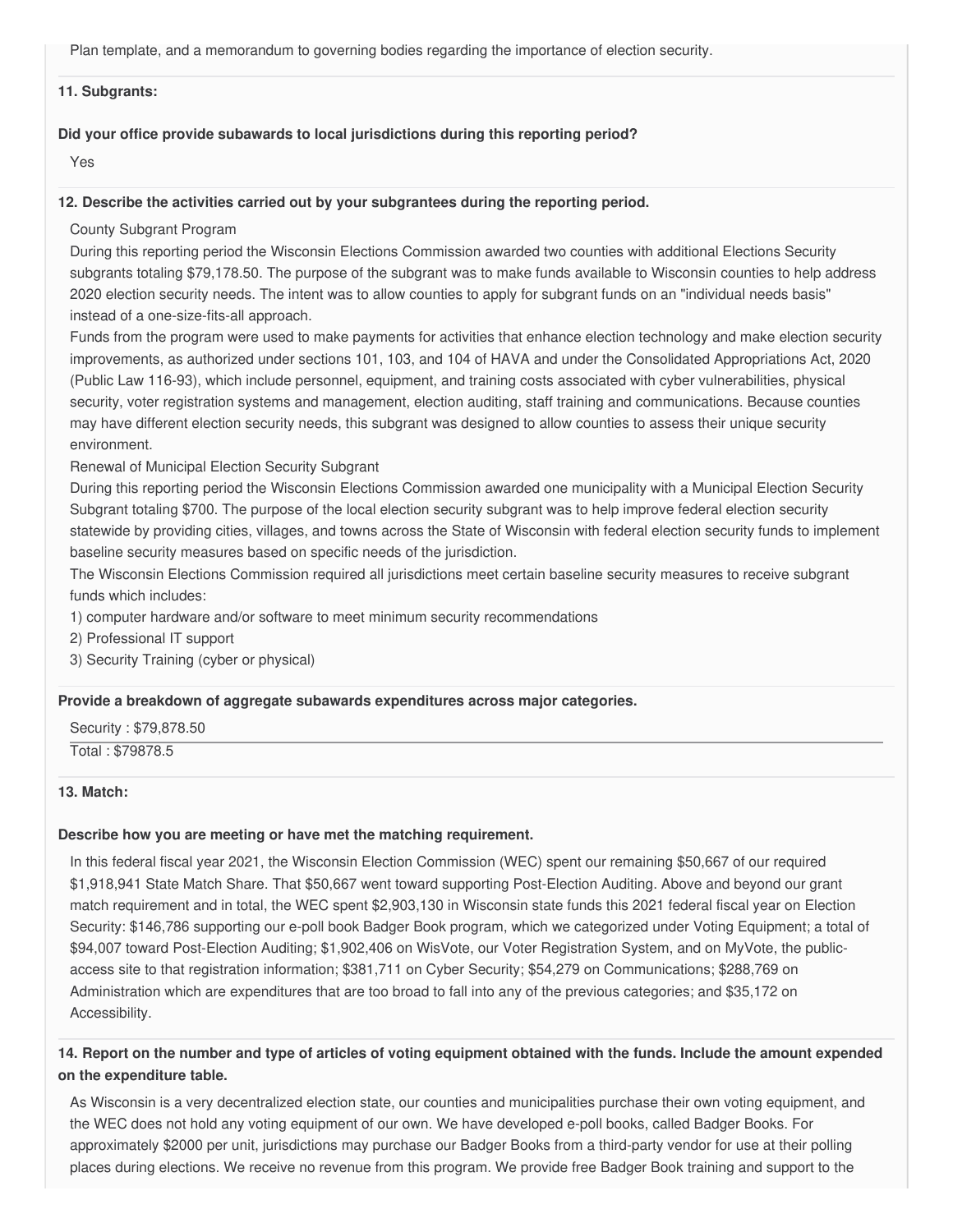jurisdictions. The WEC currently owns 28 Badger Books that we use for testing and training throughout Wisconsin, all of which were purchased prior to FY2021. In federal fiscal year 2021, we spent \$34,700 of our federal Election Security grant on our Badger Book program, categorized under "Voting Equipment."

# 5. Expenditures

# **14. Current Period Amount Expended and Unliquidated Obligations**

# **GRANT COST CATEGORIES - FEDERAL**

 Voting Equipment and Processes: : \$34700 Post-Election Auditing: : \$2 Voter Registration Systems: : \$101187 Cyber Security: : \$294838 Voter Education/Communications: : \$5353 Other (Specify below) : \$13049

Total : \$449129

 **Comments:** Other = Administration. We awarded [\\$79,878.50](https://79,878.50) in additional Election Security subgrants to two counties ([\\$79,178.50](https://79,178.50)) and one municipality (\$700.00) from the end of the last fiscal year's subgrant programs. We also received [\\$101,298.18](https://101,298.18) in the return of unspent subgrant funds from those two programs, for a net subgrant amount of ([\\$21,419.68](https://21,419.68)). This amount is included above in the "Cyber Security" cost category.

# **15. GRANT COST CATEGORIES - MATCH**

Post-Election Auditing: : \$50667

Total : \$50667

 **Comments:** Though this year we have met and exceeded our required state match, we continue to contribute state funds towards our Election Security, contributing over \$2.9M this federal fiscal year.

# 7. Expenditures

#### **16. Confirm Total Grant Expenditure Amounts**

 Federal : \$449129 Match : \$50667

Total : \$499796

#### **OMB CONTROL NUMBER: 3265-0020**

# 8. Certification

 **Name and Contact of the authorized certifying official of the recipient.**

**First Name**

Julia

**Last Name**